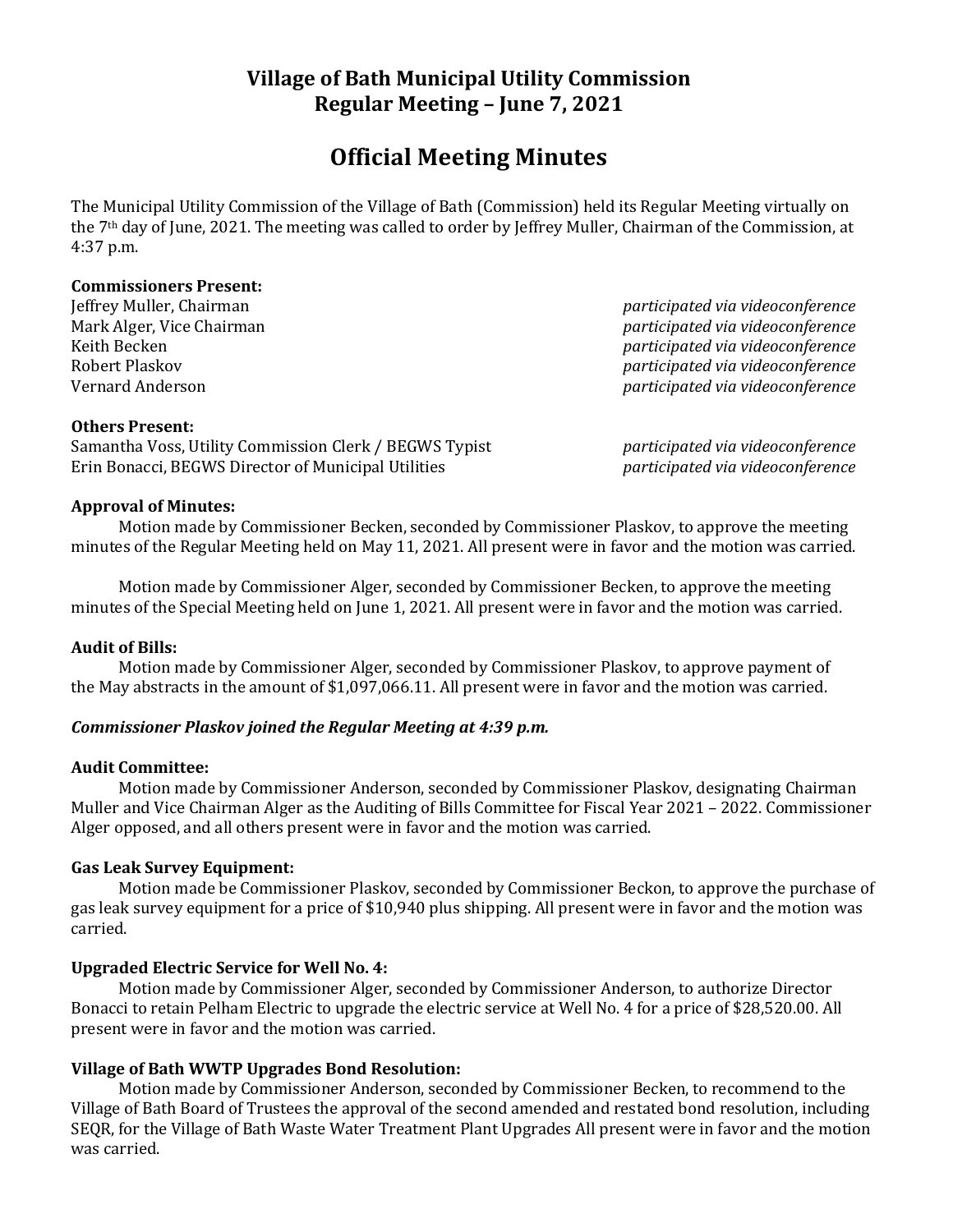#### **BEGWS Server:**

Motion made by Commissioner Plaskov, seconded by Commissioner Alger, to approve the emergency purchase required to replace the BEGWS server and associated upgrades for a price of \$10,400.00. All present were in favor and the motion was carried.

#### **Service Body of UGLM Supervisor's Truck:**

Motion made by Commissioner Anderson, seconded by Commissioner Plaskov, to approve the purchase of a service body for the UGLM Supervisor's truck for a price not-to-exceed \$7,000. All present were in favor and the motion was carried.

#### **Village of Bath Municipal Utility Commission Regular Meeting Schedule:**

Motion made by Commissioner Alger, seconded by Commissioner Plaskov, to approve the Regular Meeting schedule of the Village of Bath Municipal Utility Commission as noted below.

| June 2021        | June 8, 2021            |
|------------------|-------------------------|
| <b>July 2021</b> | July 13, 2021           |
| August 2021      | August 10, 2021         |
| September 2021   | September 14, 2021      |
| October 2021     | October 12, 2021        |
| November 2021    | November 9, 2021        |
| December 2021    | December 14, 2021       |
| January 2022     | January 11, 2022        |
| February 2022    | <b>February 8, 2022</b> |
| March 2022       | March 8, 2022           |
| April 2022       | April 12, 2022          |
| May 2022         | May 10, 2022            |

## **Village of Bath Municipal Utility Commission Fiscal Year 2021-2022 Regular Meeting Schedule**

All were in favor and the motion was carried.

#### **Executive Session:**

Motion made by Commissioner Alger, seconded by Commissioner Plaskov, to leave the Open Meeting and enter into Executive Session at 5:48 p.m. for matters leading to the employment of particular persons. All present were in favor and the motion was carried.

#### *Samantha Voss left the Executive Session / Regular Meeting at 6:45 p.m.*

#### *Commissioner Plaskov left the Executive Session / Regular Meeting at 7:30 p.m.*

Motion made by Commissioner Alger, seconded by Commissioner Becken, to leave Executive Session and return to the Open Meeting at 7:52 p.m. All present were in favor and the motion was carried.